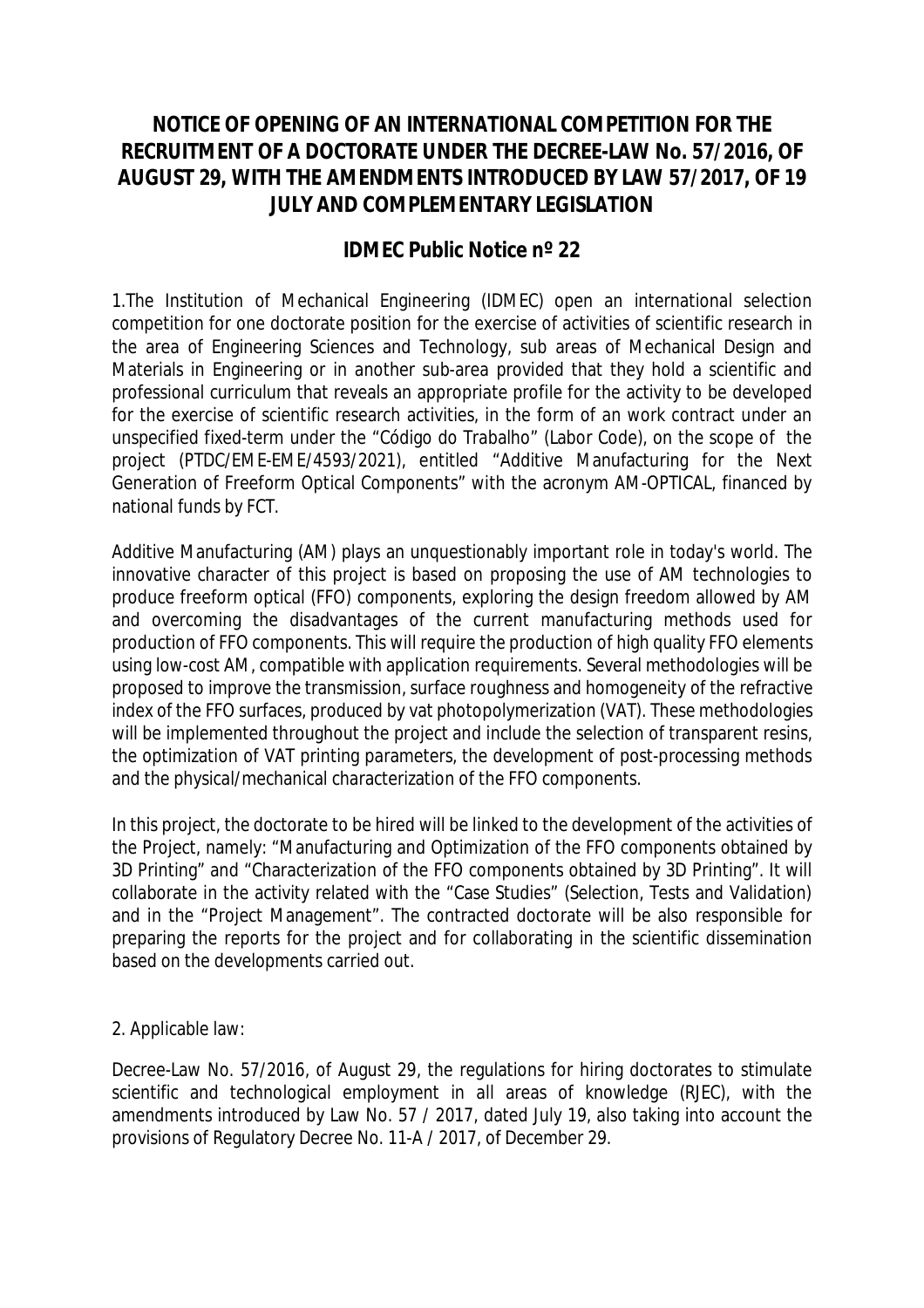"Código do Trabalho" (Labor Code), approved by Law No. 7/2009, of February 12, in its current wording.

3. In compliance with article 13 of RJEC, the jury of the competition is composed as follows:

Prof. Marco Alexandre de Oliveira Leite – que preside. Prof. Luís Filipe Galrão dos Reis Prof. António Manuel Relógio Ribeiro

4. The place of work is located at Institution of Mechanical Engineering (IDMEC), Av. Rovisco Pais, 1, 1049-001 Lisboa, under the supervison of Prof. Marco Alexandre de Oliveira Leite.

5. In compliance with the Regulatory Decree No. 11-A / 2017, of December 29, this tender is open for the remuneration level 33 of the single remuneration table (TRU), which corresponds to a monthly remuneration of 2.153,94 Euros.

6.

6.1 Decree Law no. 57/2016, of August 29, which approved the regulations for hiring doctorates to stimulate scientific and technological employment in all areas of knowledge (RJEC), is an enabling norm for this international selection competition.

6.2 The opening of this competition is intended for the selection of a doctorate's place for the exercise of scientific research activity under an unspecified fixed-term work contract under the "Código do Trabalho" (Labor Code) approved by Law No. 7 / 2009, of February 12, in its current wording, being the basis of contracting the execution of a service determined, precisely defined and non-durable, being the contracting necessarily financed regardless of its provenance.

6.3 The contract is established for a maximum duration of 6 (six) years.

6.4 Termination of the financing, termination of the project or completion of the tasks that are the subject of this competition shall determine the expiration of the contract that will operate with the communication referred to in article 345 (1) of the "Código do Trabalho"(Labor Code), meaning that the employer shall notify the termination of the contract to the employee, at least seven, 30 or 60 days in advance, according to whether the contract lasted up to six months, six months to two years, or per longer period."

7. The competition is open for national candidates, foreigners and stateless persons who hold a doctoral degree in a branch of knowledge or specialty that covers the scientific area of Engineering Sciences and Technology, sub areas of Mechanical Design and Materials in Engineering or related scientific area, as well as those to whom, under the terms of Decree-Law n No. 341/2007, of October 12, regulated by Administrative Rule no. 227/2017, of July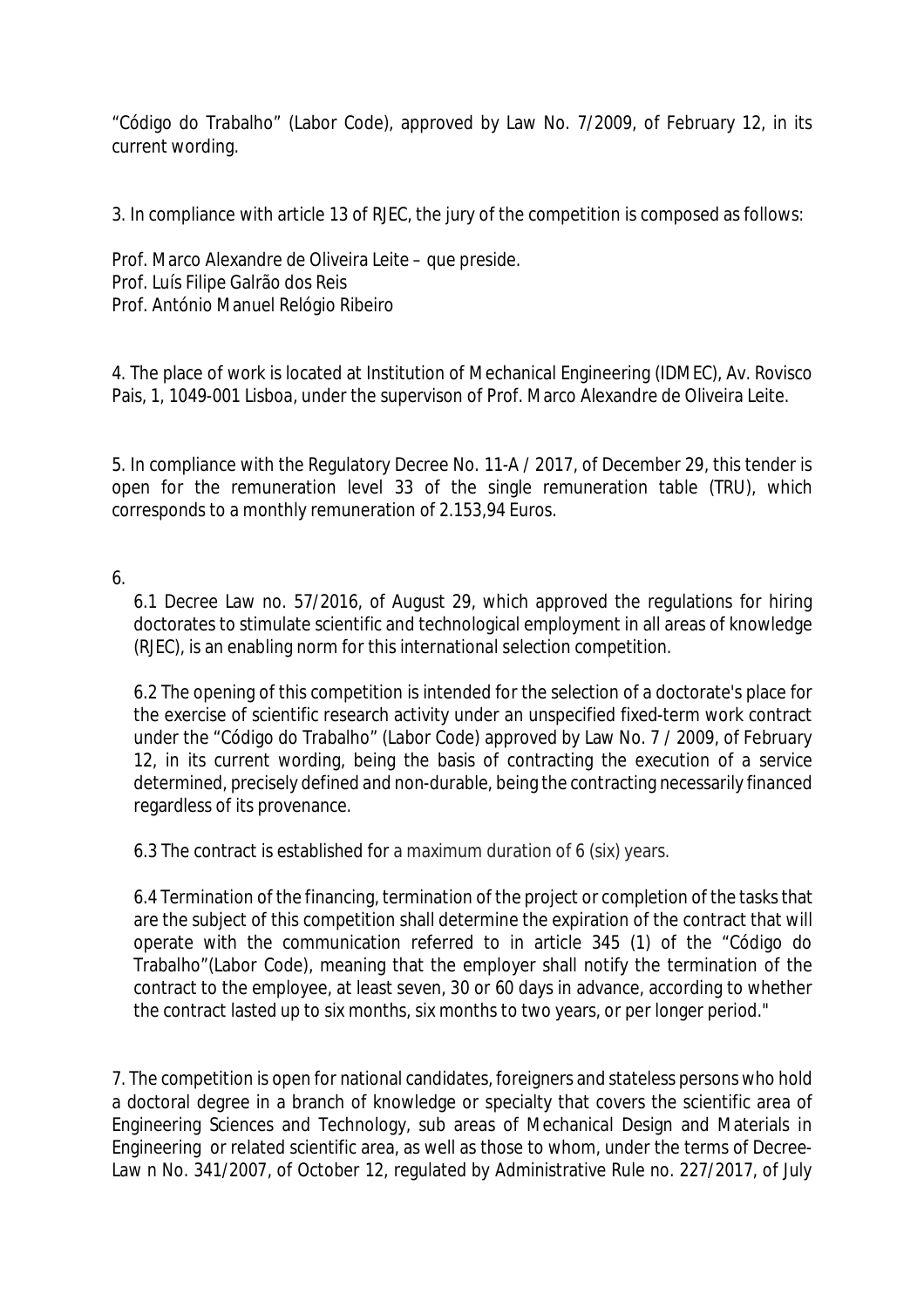25, was recognized the totality of the rights inherent to the degree of "Doutor", or to whom, under the terms of Decree-Law No 283/83 of June 21, has been granted equivalence or recognition to the degree of "Doutor" and are also holders of a scientific and professional curriculum that reveals an adequate profile to the activity to be developed.

8. Formalization of applications:

8.1 Applicants should use the application form available at https://www.idmec.tecnico.ulisboa.pt/about/job-openings/, addressed to the President of Institution of Mechanical Engineering (IDMEC), stating the identification of this notice, full name, affiliation, number and date of identity card, Citizen Card, or identification number, date and place of birth, marital status, profession, residence and contact address, including the e-mail address and telephone.

The equivalence, recognition or registration of the "Doutor" degree should be obtained up to the last day of the tender opening period.

Academic degrees obtained in foreign countries shall be registered by a Portuguese institution, according to the Decree-Law nr. 66/2018, of August, 16th, and the Ordinance nr. 33/2019, of January, 25th.

8.2 The application shall be accompanied by documents proving the conditions laid down in point 7 for admission to this invitation to tender, in particular:

a) Copy of certificate or diploma;

b) "Tese de doutoramento", PhD Thesis or equivalent document (s) that determined the award of the academic degree of "Doutor";

c) Detailed curriculum vitae, structured in accordance with the items in points 12 and 14, indicating the works, and adding a copy of them, that the candidate considers most relevant to each of the items in points 12 and 14;

d) Scientific project, focusing on themes and topics of the functions described in point 1.

e) Other documents that the candidate justifies to be relevant to the analysis of his / her application.

8.3 Applicants should submit the documents described in 8.1 and 8.2 in PDF format to concursosidmec@tecnico.ulisboa.pt, between May 25 and 07 June 2022, at 6.00 p.m. An applicant may, by reason of the impossibility or excessive costs of sending any of the documents referred to in 8.1 and 8.2 by e-mail, deliver them on physical support, respecting the above date, by registered mail with acknowledgment of receipt to the address postal service " IDMEC- Av. Rovisco Pais, 1, 1049-001 Lisboa" or by hand at IDMEC. Not being accepted the justification of the candidate for the delivery of documents only in physical format, the President of the Jury will give a reasonable time to present them also in digital support.

8.4 The application and documents may be submitted in Portuguese or English.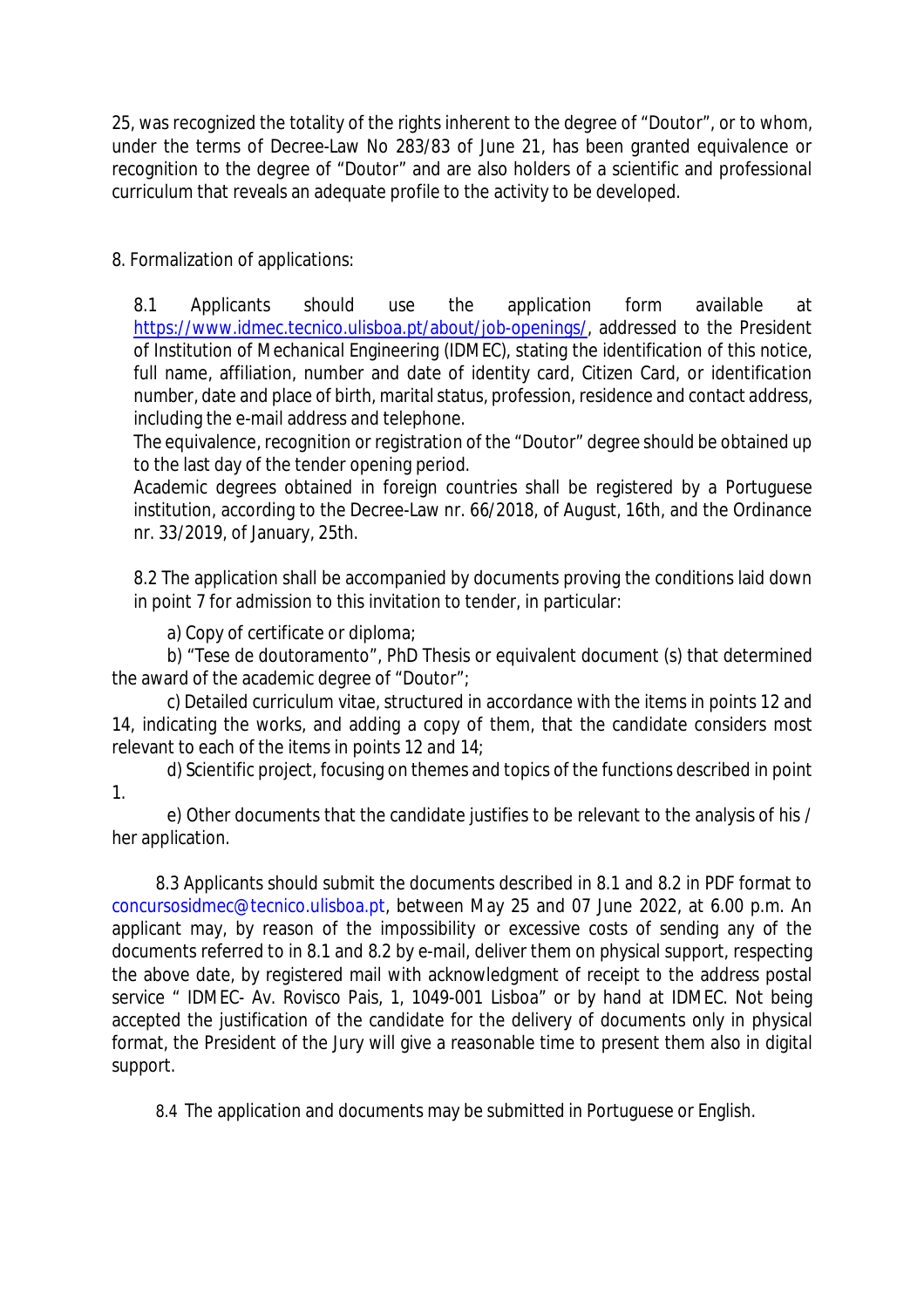9. By decision of the President of IDMEC, candidates who do not comply with the provisions of point 8 are not admitted to the competition. Candidates who do not submit the application using the form or who do not deliver all the documents referred to in points 8.2 (a) to (d) or who present them unreadable, incorrectly completed, or invalid are eliminated. The jury is also entitled to require any candidate, in case of doubt and for the purposes of admission to competition, to present documentary evidence of the declarations in the submitted documents.

10. Approval on absolute merit:

10.1 The Jury will deliberate on its approval or rejection on absolute merit, by a justified vote where no abstentions are admitted.

10.2 A candidate is considered approved on absolute merit when he/she obtains a favorable vote of more than half of the members of the jury.

10.3 Candidates who have a scientific and curricular path relevant to the scientific area(s) of the competition and taking into account their suitability for the additional weighting criteria identified in 14.5 will be approved on absolute merit.

10.4 The unfavorable vote to approval on absolute merit can still be justified by the failure to fulfill the following circumstance:

a) the Scientific Project prepared by the candidate is shown to be clearly insufficient and misaligned with the scientific area (s), suffering from serious inaccuracies or not supported by previous work of the candidate.

11. According to article 5 of RJEC, the selection is made through the evaluation of the scientific and curricular path of the candidates.

12. The evaluation of the scientific and curricular path focuses on relevance, quality and timeliness:

- a) of the scientific, technological, academic, cultural or artistic production during the last five years and considered more relevant by the candidate;
- b) of the applied or practice-based research activities developed over the last five years and considered as having the greatest impact by the candidate;
- c) of the activities of extension and dissemination of knowledge developed during the last five years, in particular in the context of promoting the culture and scientific practices considered by the candidate to be of greater relevance;
- d) of the activities of science, technology and innovation programs management or of the experience in observing and monitoring the scientific and technological system or higher education, in Portugal or abroad.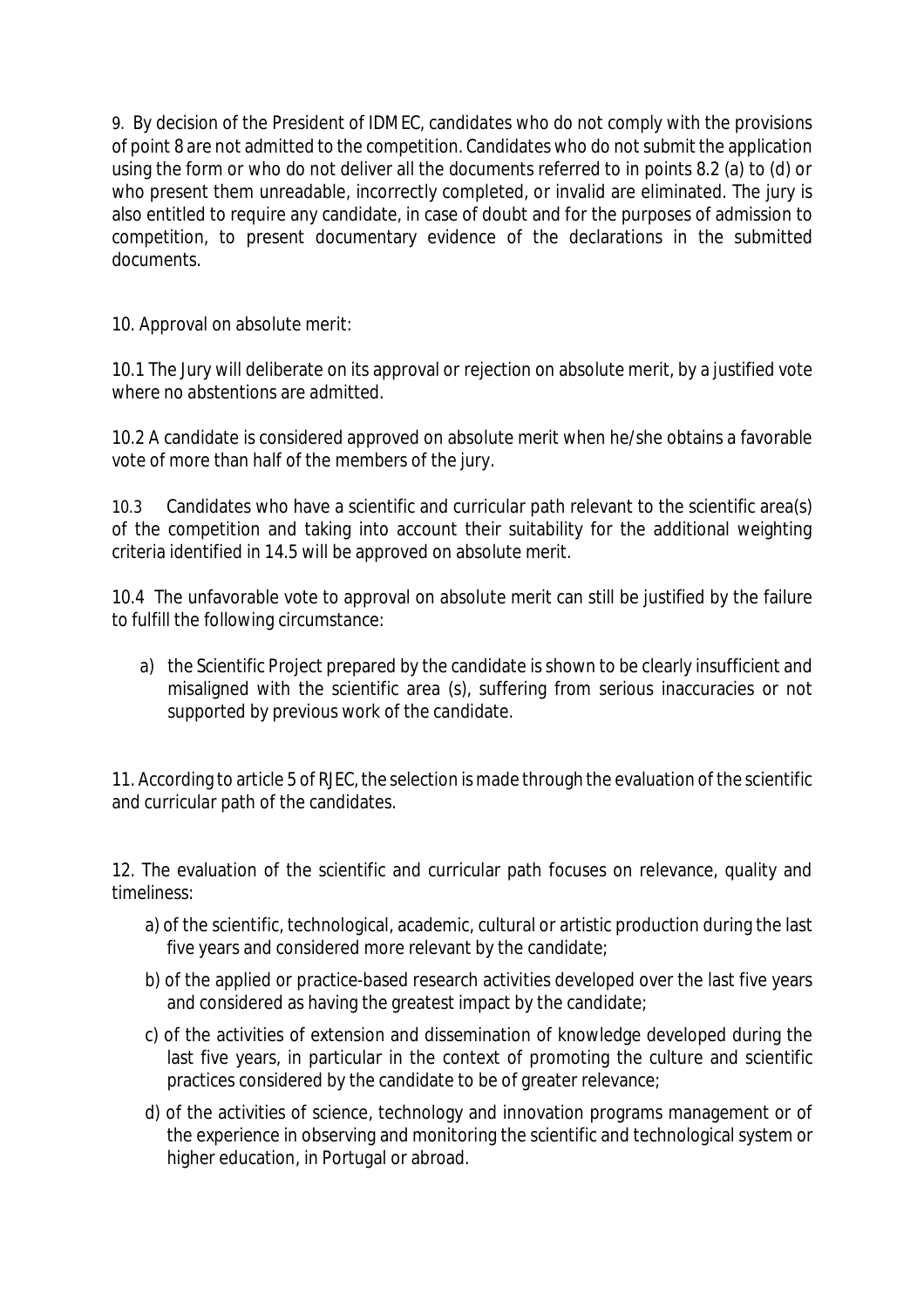13. The period of five years referred to in the preceding paragraph may be increased by the jury, at the request of the candidate, when justified on grounds of suspension of scientific activity for socially protected reasons, namely for reasons of parental leave, prolonged serious illness, and other situations of unavailability for work legally protected.

14. The assessment criteria are set out in this entry, with the option mentioned in point 14.5, with particular emphasis on the curriculum vitae and the contributions considered to be of higher relevance by the candidate in the last **5** years:

14.1. Quality of the scientific, technological, cultural or artistic production, considered more relevant by the candidate, and relevant to the project to be developed, which was given a weighting factor of 60 % considering:

(i) Scientific publications: a parameter which takes into account books, chapters of books, articles in scientific journals and international conference proceedings of which the applicant was the author or co-author, considering:

- its nature;
- its impact;
- the scientific / technological level and innovation;
- diversity and multidisciplinarity;
- international collaboration;
- the importance of contributions to the advancement of the current state of knowledge;

• the importance of the works that have been selected by the candidate as most representative, in particular as regards their contribution to the development and evolution of the scientific area for which the competition is open.

ii) Recognition by the international scientific community: a parameter that takes into account:

- prizes from scientific societies;
- editorial activities in scientific journals;
- participation in editorial bodies of scientific journals;
- coordination and participation in program committees of scientific events;
- invited lectures in scientific meetings or in other institutions;

• participation as a member of competitive admission scientific societies and other similar distinctions.

iii) Coordination and participation in scientific projects: a parameter that takes into account the participation and coordination of scientific projects by the candidate, subject to competitive bidding, considering:

- the territorial scope and its size;
- the technological level and the importance of the contributions;
- innovation and diversity.

iv) Accompaniment and orientation of students, trainees, and research fellows: a parameter that takes into account the orientation of doctoral students, master's and undergraduate students, trainees and research fellows taking into account the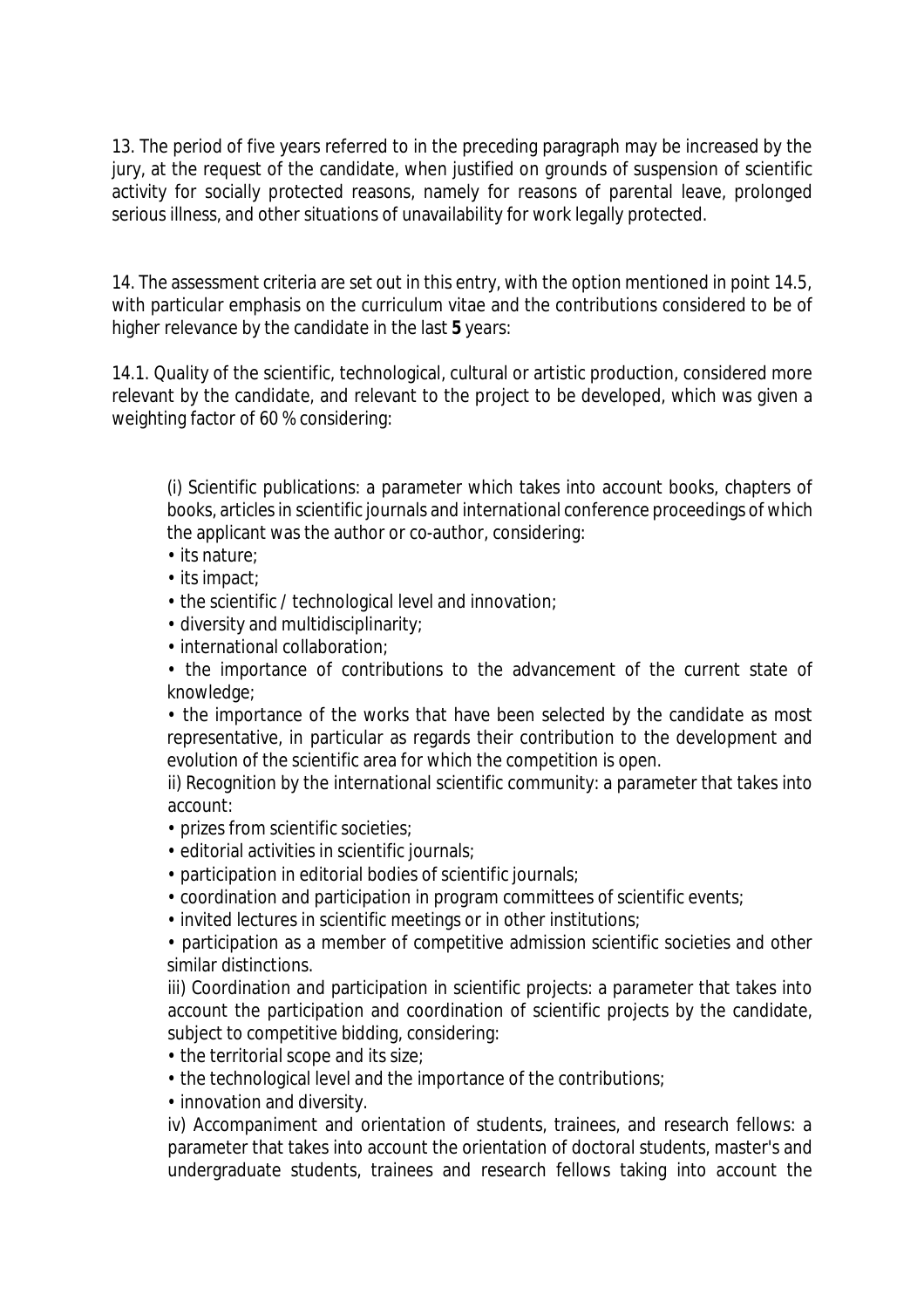number, quality, scope and scientific / technological impact of the resulting publications, theses, dissertations and final course papers, distinguishing especially the awarded works and the international recognition.

14.2. Activities of applied or practice-based research, considered to be of greatest impact by the candidate, and relevant to the project to be developed, which was given a weighting factor of 30 % considering:

i) Provision of services and integrated consultancy in the institutional mission: a parameter that takes into account participation in activities involving the business community and the public sector, taking into account the type of participation, size, diversity, technological intensity and innovation.

(ii) Design, project and production of scientific outputs: a parameter which takes into account the value of the Institute's activities of relevant professional experience.

14.3. Activities of extension and dissemination of knowledge, particularly in the context of the promotion of culture and scientific practices, considered of greater relevance by the candidate, and relevant to the project to be developed, which was given a weighting factor of 5 % considering:

i) Publications of scientific and technological outreach: parameter that takes into account the articles in magazines and national conferences and other publications of scientific and technological diffusion, taking into account their professional and social impact.

ii) Services to the scientific community and to society: a parameter that takes into account the participation and coordination of scientific and technological dissemination initiatives and taking into account the nature and results achieved by them when carried out towards:

• the scientific community, including the organization of conferences and conferences;

- the media;
- companies and the public sector.

14.4. Contribution to activities related to the management of science, technology and innovation programs, or experience in the observation and monitoring of the scientific and technological system or higher education, in Portugal or abroad, and relevant to the project to be developed, with a weighting factor of 5 % considering:

i) Positions in boards of the university, school, or research unit: a parameter that takes into account the nature and the responsibility of the position.

ii) Other positions: parameter that takes into account the exercise of positions in national and international scientific organizations.

14.5. In weighing the evaluation criteria listed in paragraphs 14.1 to 14.4, each jury member may consider the following additional parameters under the following conditions: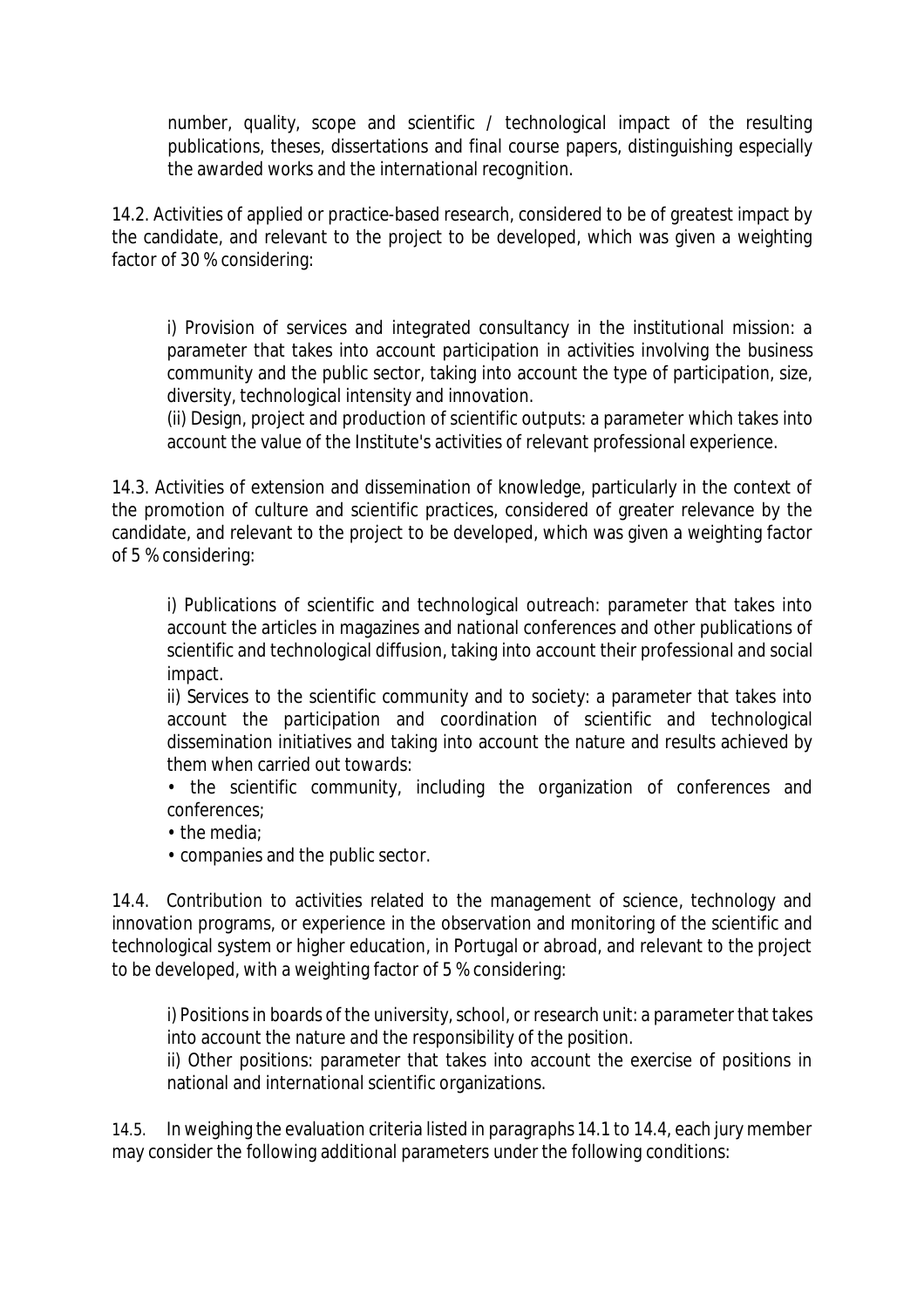14.5.1.a) the relevance and quality of the proposed scientific project proposed focusing on themes and topics of the functions described in point 1.

14.5.1.b) contribution to the development and evolution of scientific area in which the competition is open.

15. The jury may decide to select up to 3 candidates who will be called to hold a session presenting the results of their investigation, following which the jury members should stimulate an open debate on its content and innovative character. This presentation session does not constitute a selection method and is not classified, aiming merely to obtain explanations or clarifications of elements contained in the candidates' curricula.

16. The Jury, when it deems it necessary, may request the candidate to present additional documents proving the candidate's statements, which are relevant to the analysis and classification of his/her application.

17. Classification of candidates

17.1. Each member of the jury assigned a classification to each of the candidates in each evaluation criterion, on a scale of 0 to 20 points, ranking the candidates according to their classification consisting on the sum of the partial classifications assigned in each evaluation criterion, and taking into account the weighting factor given to each parameter.

17.2. Candidates shall be ordered by applying the successive voting method.

17.3. The jury decides by absolute majority, and abstentions are not allowed.

17.4. The final classification of each candidate is the one corresponding to his or her ranking resulting from the application of the method referred to in point 17.2.

18. Minutes of the jury meetings are drawn up, which contain a summary of what has taken place in them, as well as the votes cast by each of the members and their reasons, being available to the candidates whenever requested. The panel has the right of not selecting any of the candidates.

19. The final deliberation of the jury is approved by the President of IDMEC, and it is his responsibility to establish the respective contract.

20. The false statements made by the candidates will be punished according to the law.